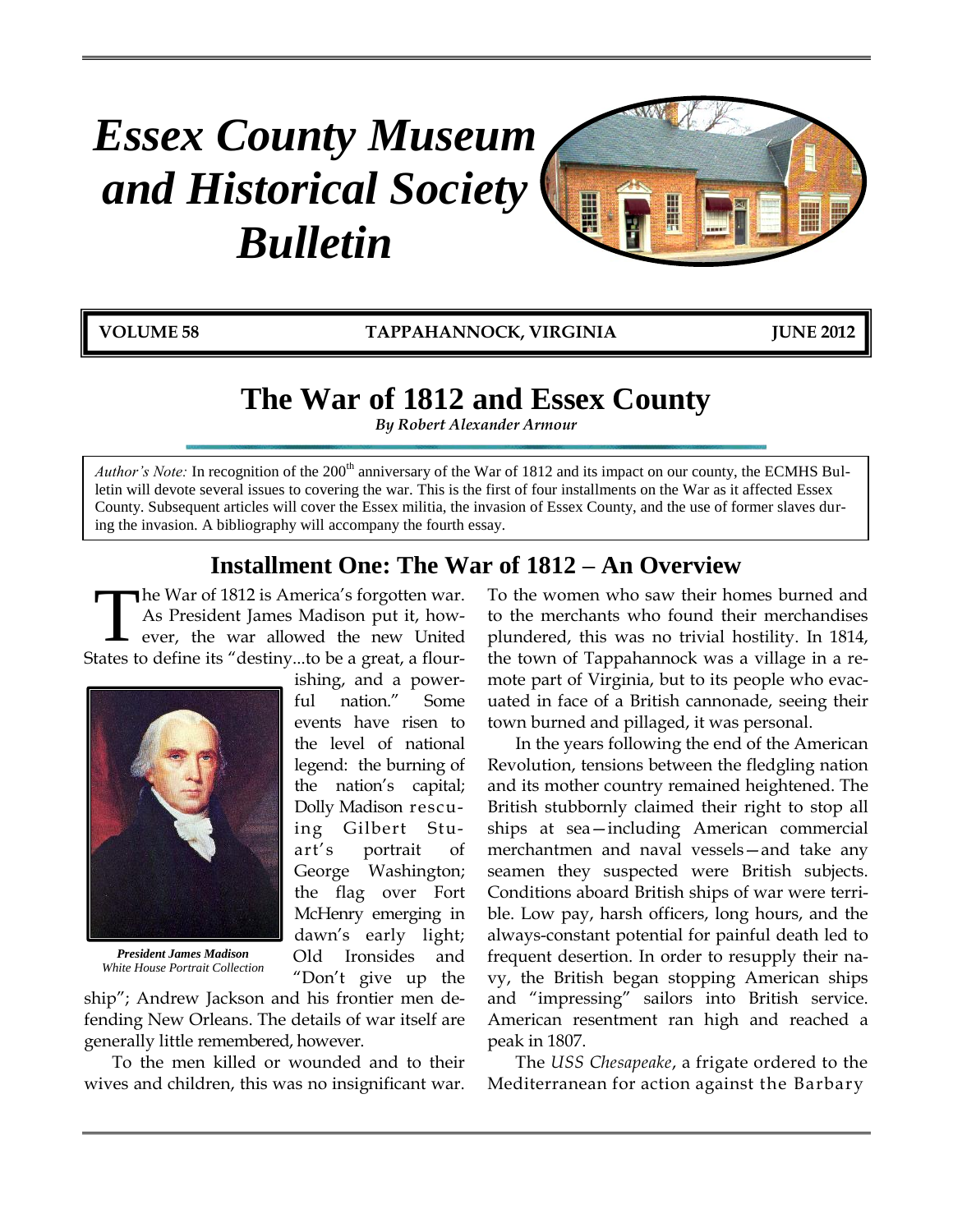pirates, left Norfolk and sailed through the Virginia Capes into the open sea totally unprepared for war. Hastily loaded supplies for a long voyage were not stowed but stacked on deck. Cannons were not prepared for action, and the crew was untrained in their use. Several of its crew had recently deserted from British ships, and the *HMS Leopard* lay just in international waters with orders to stop the *Chesapeake* and reclaim the sea-

men. In the ensuing action on June 22, 1807, the Leopard fired on the American vessel, which was unable to defend itself due to its lack of preparation. The *Chesapeake* struck its flag after suffering severe damage, as well as the deaths of three crewmembers and wounds to eighteen more. The British boarded the *Chesapeake* and impressed four sailors. The American public was outraged and humiliated, and the war hawks demanded

retribution. The citizens of Tidewater Virginia were especially agitated. In Essex County, local leaders met to declare their outrage. Colonial William Waring chaired a meeting which led to the formation of a resolution committee with names that still echo across the county: James Garnett,



*President Thomas Jefferson White House Portrait Collection.*

Taliaferro Hunter, Archibald Ritchie, Newman Brockenbrough, James Hunter, James Webb, Andrew Monroe, Thomas Pitts, James Sale, Sthreshly Rennolds, and Thomas Brockenbrough.Their resolution named the attack on the *Chesapeake* "cowardly" and "murder" and called it "the most outrageous viola-

tion of right, that has ever been committed on us." Fully indignant at the affront, the committee stopped short of requesting a declaration of war, but they did demand a British "atonement," which of course was never forthcoming.

In Richmond the rally was larger and more active. Led by Essex natives Thomas Ritchie, Spenser Roane, and John Brockenbrough, the citizens sent a militia unit hurrying off to Norfolk to engage the enemy, only to find that the British fleet had sailed.



*Chesapeake and Leopard Wikipedia*

President Jefferson's cabinet prepared to defend the new nation, but more moderate voices prevailed. Jefferson resorted to diplomacy and the troubled waters calmed a bit. Nevertheless, a storm was just over the horizon and the issue of impressment was unresolved.

Relations in the western territory were no better. As Americans looked to grow into the newly purchased Louisiana Purchase territory, the British were

apprehensive of American expansionist dreams and encouraged Indians, as their surrogates, to harass frontier settlers. The Indians themselves were fearful and resentful of expansion into their traditional lands, and tribes began to unite under the leadership of famed chief Tecumseh. When William Henry Harrison led his army into Indiana Territory, the Indians attacked, November 7, 1811. The American victory here at the Battle of Tippecanoe drove the surviving Indians firmly into the British camp.

When Madison called for Congress to declare war, he gave three justifications: he charged that the British impressed American seamen, interfered with American trade, and incited Indians to harass the American frontier. America was woefully under prepared for war, with few war ships to take on the greatest fleet in the world, only a few thousand regular army soldiers, and a militia poorly trained and armed. Top officers were too often political appointees, rather than experienced military men. Moreover, Madison was no wartime commander-in-chief. The saving grace was that England was involved in a war with Napoleon and rather saw the American conflict as a flea biting its behind.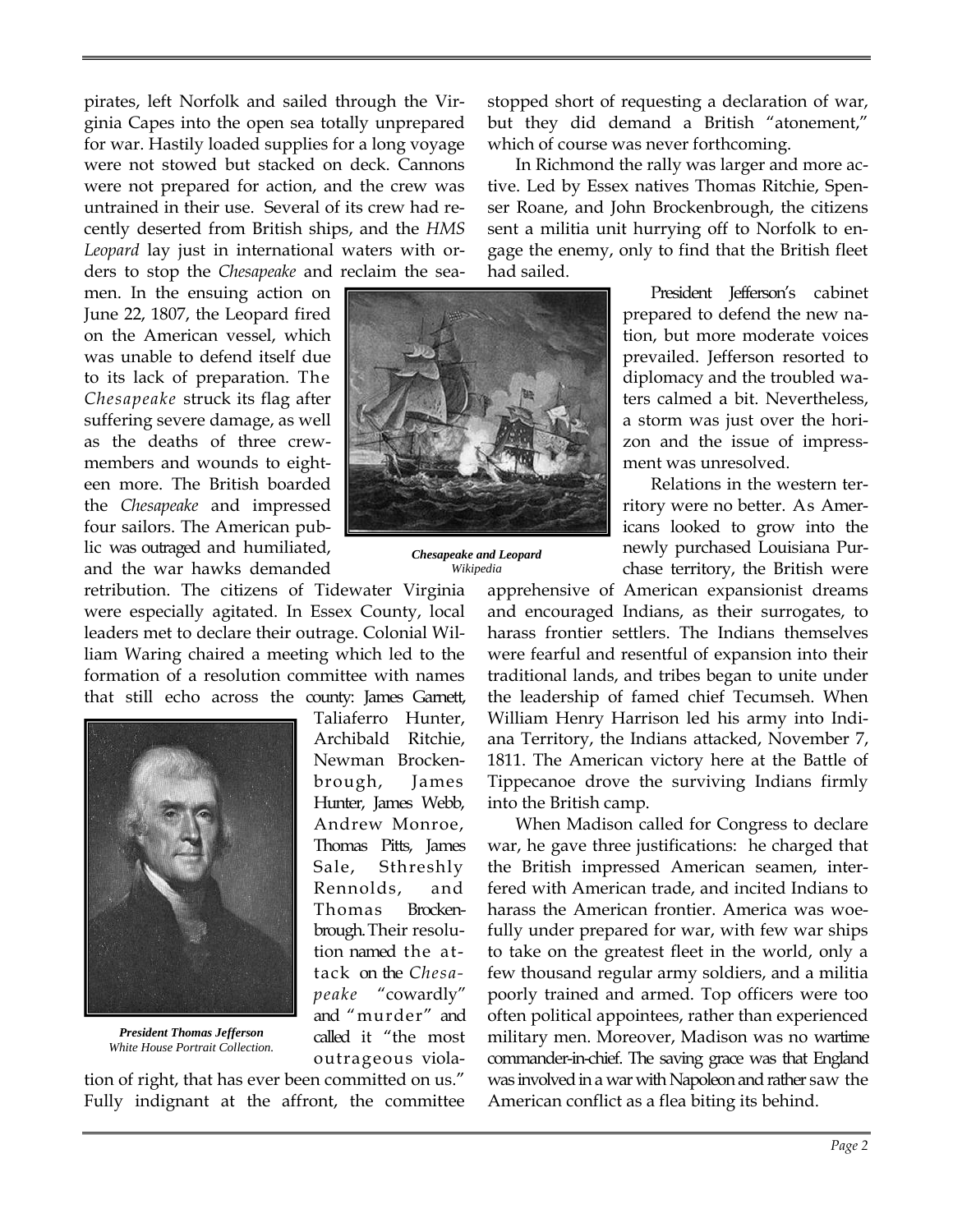The American solution to this sad state of unpreparedness was to invade Canada, an appealing target for American expansionist dreams. The ambition reminds one of a small terrier chasing a large car; what is it going to do with it if it catches it? Nevertheless, the invasion was soon underway. Untrained and under supplied troops marched into Canadian territory and soon met disaster, largely due to incompetent leadership.

The news from the high seas was more encouraging. Victories by the *USS Constitution* and the *USS United States* gave the people on shore something to cheer about. The British navy, unaccustomed to losing ships to an upstart country, would revenge these affronts in a manner that would cause suffering along the Chesapeake Bay and her rivers.

Back on land in 1813, the U. S. army made modest advances. The American attack on York (later renamed Toronto) ultimately affected Essex County. York, the capital of Upper Canada, had no military importance. The Americans overran the light defenses, and, when discipline failed, sacked and burned the city. By the code of military behavior of the day, such treatment of a tactically unimportant town was dishonorable. As a consequence, Admiral Sir John B. Warren, British naval commander of all of North America and the Caribbean, ordered Rear Admiral George Cockburn, his second in command, to the Chesapeake Bay. Cockburn (pronounced "Coburn") arrived on March 3, 1813, and immediately began a series of raids along the Maryland and Virginia shores. Later, when Vice Admiral Sir Alexander Cochrane replaced Warren the next January, he renewed Admiral Cockburn's orders "to destroy and lay waste such towns and districts upon the coast as you may find assailable." Eventually, Tappahannock became one of these towns.

Victories at Fort George in New York and on Lake Erie soon lifted American spirits. Master Commodore Oliver Hazard Perry in September 1813 successfully engaged the British fleet trying to resupply the British garrison in Detroit. He sailed on the *USS Lawrence* under a battle flag with the motto "Don't give up the ship," in honor of his friend Capitan James Lawrence who had lost his life on the *Chesapeake* only three months earlier.

Other land engagements in 1813 left the Americans with mixed results. The most important event as far as the Chesapeake Bay was concerned happened in the Canadian town of Newark. In a blinding snowstorm and freezing temperatures, the Americans evicted some four



hundred women and children before torching the village. This added to the British conviction of American vulgarity. Cities and towns—to the south would soon suffer retribution.

In early spring 1814, having defeated Napoleon at Leipzig, Britain committed more troops and ships

*Admiral Sir John B. Warren Wikipedia*

to the pesky war in North America. On assuming command, Vice Admiral Cochrane promised to give the upstarts "a complete dubbing." Canadian Governor-General Sir George Provost, in retaliation for American raids on his territory, called on Cochrane to punish the Americans to such a degree that they would in the future refrain from such invasions. Cochrane concentrated his forces on the Chesapeake Bay area as it contained both Washington and Baltimore and harbored the Americans' largest privateer fleet. Cockburn was so effective in fulfilling his orders that Americans offered a \$100 reward for his head, but it was never collected.

Cockburn established his fleet's base on Tangier Island where he could lead attacks on the cities and deal with nuisance attacks from the undermanned American naval vessels on the Chesapeake. Major General Robert Ross, one of Lord Wellington's most respected army officers, joined him. Ross's army marched toward Washington, with minimal opposition from the Americans. Little then stood between Ross, Cockburn, and the nations' capital. The British burned the city and claimed that their act was retaliation for American plundering in Canada. The British marched out, boarded their ships, and began planning an invasion of Baltimore.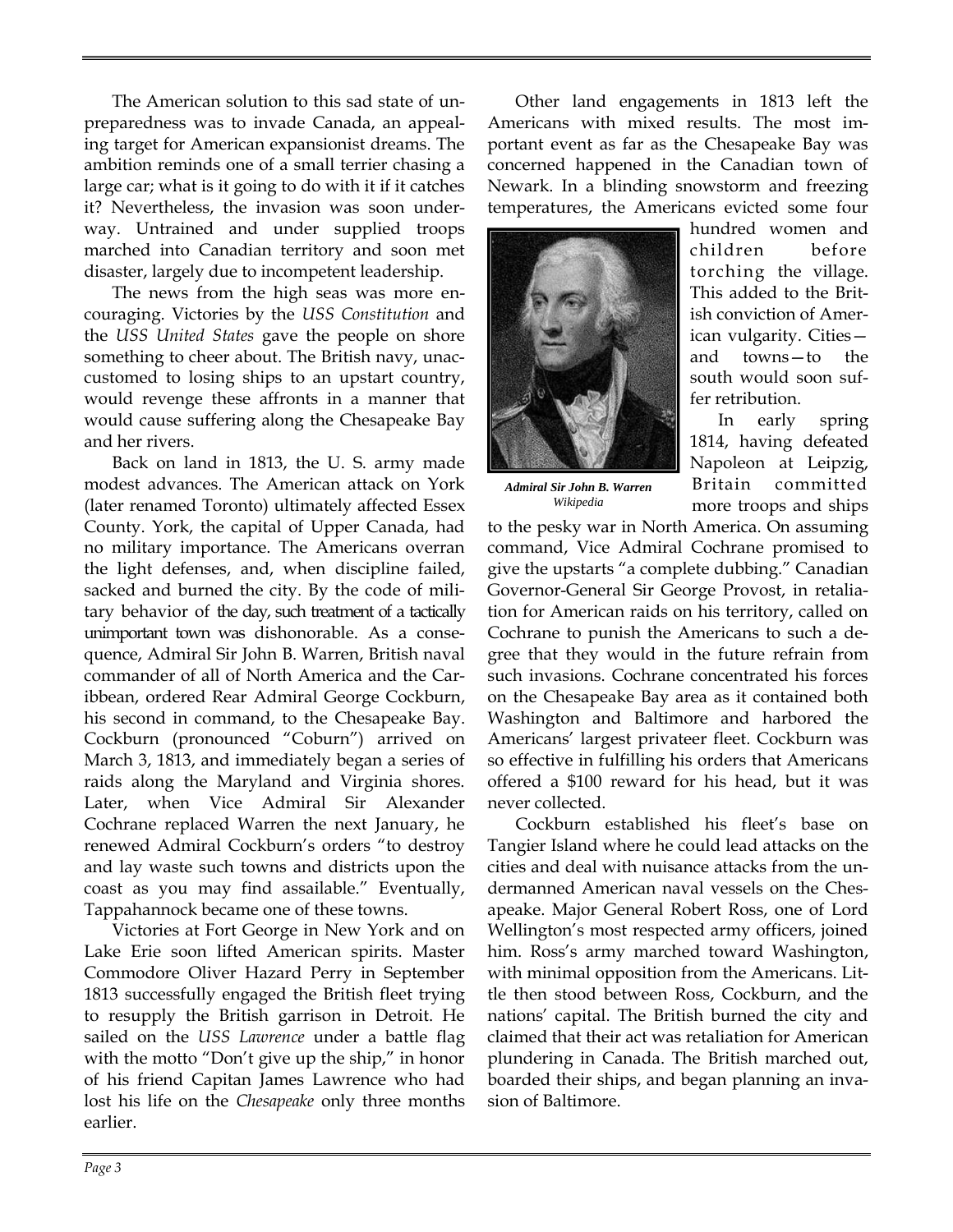In September 1814, Cockburn and Ross attacked Baltimore. The defenders of the city famously thwarted the British cannonade, killed



*Thomas and Isabella Foushee Ritchie Essex County Museum & Historical Society Collection.*

Ross, and kept their flag flying high over Fort McHenry. The British retreated down the bay in anger, and Cock-Cockburn vowed to vent his frustrations on the towns along the shores of the bay and its rivers.

The main British fleet left the Chesapeake

Bay and sailed to the Gulf of Mexico in preparation for invading the Mississippi River and New Orleans. They left a small flotilla to pursue shipping in the bay and to attack its towns and farms. By November, the British navy found its way into the Rappahannock.

Diplomats, however, were at work in Europe. On December 24, 1814, representatives of both belligerents signed the Treaty of Ghent. It essentially established the status quo; neither side gained or lost much in the negotiations. Native Americans, on the other hand, found that their lands had been opened for further expansion of the United States.

The famous Battle of New Orleans took place after the treaty was signed but before word reached these shores. The victory of Andrew Jackson's volunteers—now celebrated in legend and song—became a source of pride for the emerging nation.

### *The Ritchies of Tappahannock*

Most of the war was fought miles from Essex County, but its impact on the people of the area can be measured through the lives of one of the county's most prominent families. No family better exemplified Virginia's contribution to the War of 1812 than the Ritchies. One Ritchie son made the ultimate sacrifice for his country, another became a nationally respected journalistic voice for

American nationalism, and a third led the county militia. Their father, Archibald Ritchie, Sr. had emigrated early in the 18th century to establish a mercantile business in the village of Tappahannock. He married Mary Roane and fathered four sons and three daughters.

Like many Scottish merchants in colonial Virginia, Archibald depended on trade with Great Britain, and he incurred the animosity of some of Virginia's rabid nationalists—such as Richard Henry Lee—when he was slow to support the call for American independence. But when war was decided upon, he fell in line and became a member of the Essex Committee for Public Safety. At his death in 1784, he left his widow with a large family and substantial wealth.

One son, Captain John Ritchie, commanding an artillery company, died at the battle of Lundy's Lane on July 25, 1814, near Niagara Falls. His



*Battle of Lundy's Lane Wikipedia*

commanding officer, Major Jacob Hindman, later wrote of John's heroism: "He behaved nobly and…his gallantry would not permit him to quit the field whilst he could ride. He received a severe wound in the early part of the action, but my earnest solicitations for him to retire, had no effect. In two hours afterwards, "having lost all his men at his piece," his ammunition-wagon blown up, he received his mortal wound, and soon expired." In 1827 Virginia's governor William B. Giles presented a sword to John's family as a token of his gallantry in battle.

Son Thomas became the best known of the brothers. He founded a newspaper in Richmond, the **Enquirer** (later, the **Richmond Enquirer**) and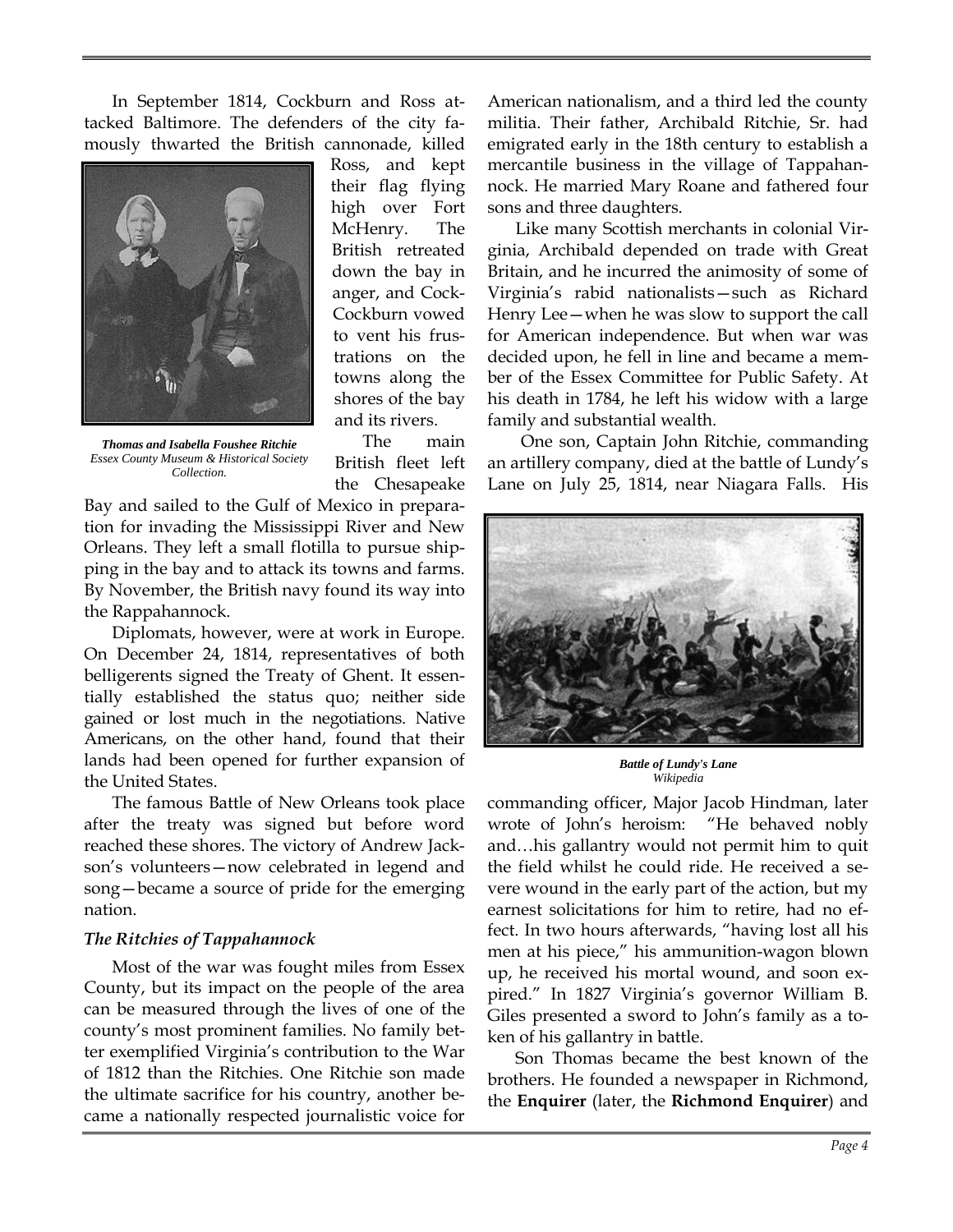soon rose to prominence. In 1807, the attack of the *HMS Leopard* on the *USS Chesapeake* turned the young man into a war hawk. When the British bombarded the Americans on the open seas and impressed four seamen, it stirred American nationalism. As biographer Charles Henry Ambler wrote, "Richie deserted his young bride of a few weeks, turned the management of the **Enquirer** over to a friend, and shouldered his musket to fight with the "Republican Blues" in defense of his country…Ritchie [became] an insurgent and in favor of war as the only means of redress for the wrongs and indignities heaped upon us by Great Britain." He saw no action and his military career was short, but he found his role in the coming conflict as a journalist. Ambler said of him, "As editor of the **Enquirer**, Thomas Ritchie's energies were untiring in efforts to arouse the valor of his countrymen, to encourage the soldiers under difficulties and dangers, to nerve and stimulate them to noble achievements and to laud and chronicle their deeds."

A third son, Archibald, Jr., led the Essex militia during the war. As lieutenant colonel, he commanded the 6th Virginia Regiment and played a major role during the invasion of Essex County in 1814. His role in the war will be discussed in the second installment of The War of 1812 - The Essex Militia, (ECMHS Bulletin (December 2012).

Given the family's role in the war, it is not surprising that during the raid on Tappahannock the British vandalized the Ritchie family burial vault.

### **About the Author**

**Bob Armour** is a valued contributor to the ECMHS Bulletin, having previously written on John Smith's coming to Essex County for an earlier issue. He is Professor Emeritus of English from Virginia Commonwealth University, Richmond, VA, and has been a Fulbright professor in Egypt and visiting professor at the University of Ulster in Northern Ireland. Currently he is Adjunct Professor of English in the Honors Program at Tennessee Tech University. He is author of three books and editor of three more, and is currently completing his study on the scholarly life of C.S. Lewis. He and his wife Leandra have summered near Dunnsville since 1969.

### *2012 MEMBERSHIP RENEWAL REMINDER*

Visit our website *[www.ecmhs.org](http://www.ecmhs.org/) ,* "Membership", for more information or the "Museum Shop" to renew online. Membership renewals are down 19% from last year. To renew or check your membership status, stop by or call the Museum at 804-443-4690 or mail to PO Box 404, Tappahannock, Va 22560.